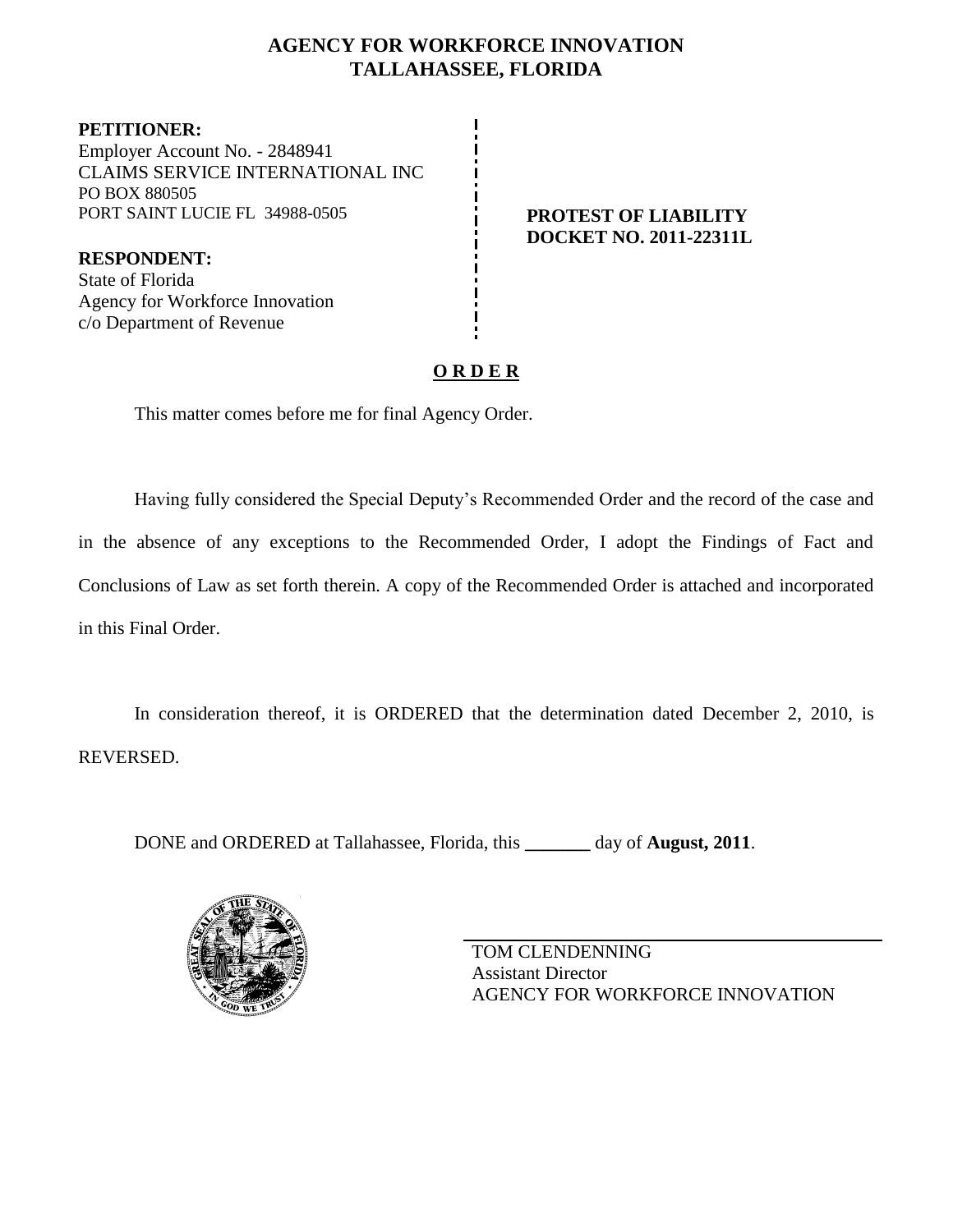## **AGENCY FOR WORKFORCE INNOVATION Unemployment Compensation Appeals**

MSC 345 CALDWELL BUILDING 107 EAST MADISON STREET TALLAHASSEE FL 32399-4143

### **PETITIONER:**

Employer Account No. - 2848941 CLAIMS SERVICE INTERNATIONAL INC ATTN: DONNA GATLIB PO BOX 880505 PORT SAINT LUCIE FL 34988-0505

> **PROTEST OF LIABILITY DOCKET NO. 2011-22311L**

# **RESPONDENT:**

State of Florida Agency for Workforce Innovation c/o Department of Revenue

# **RECOMMENDED ORDER OF SPECIAL DEPUTY**

## TO: Assistant Director Agency for Workforce Innovation

This matter comes before the undersigned Special Deputy pursuant to the Petitioner's protest of the Respondent's determination dated December 2, 2010.

After due notice to the parties, a telephone hearing was held on May 18, 2011. The Petitioner's owner appeared and testified at the hearing. A tax specialist II appeared and testified on behalf of the Respondent. The Joined Party did not appear at the hearing.

The record of the case, including the recording of the hearing and any exhibits submitted in evidence, is herewith transmitted. Proposed Findings of Fact and Conclusions of Law were not received.

### **Issue:**

Whether services performed for the Petitioner by the Joined Party constitute insured employment, and if so, the effective date of liability, pursuant to Section 443.036(19), 443.036(21); 443.1216, Florida Statutes.

### **Findings of Fact:**

- 1. The Petitioner is a subchapter S corporation, incorporated in 2007 for the purpose of running a claims adjusting firm.
- 2. The Joined Party provided services as a claims adjuster from May 11, 2010, through July 23, 2010.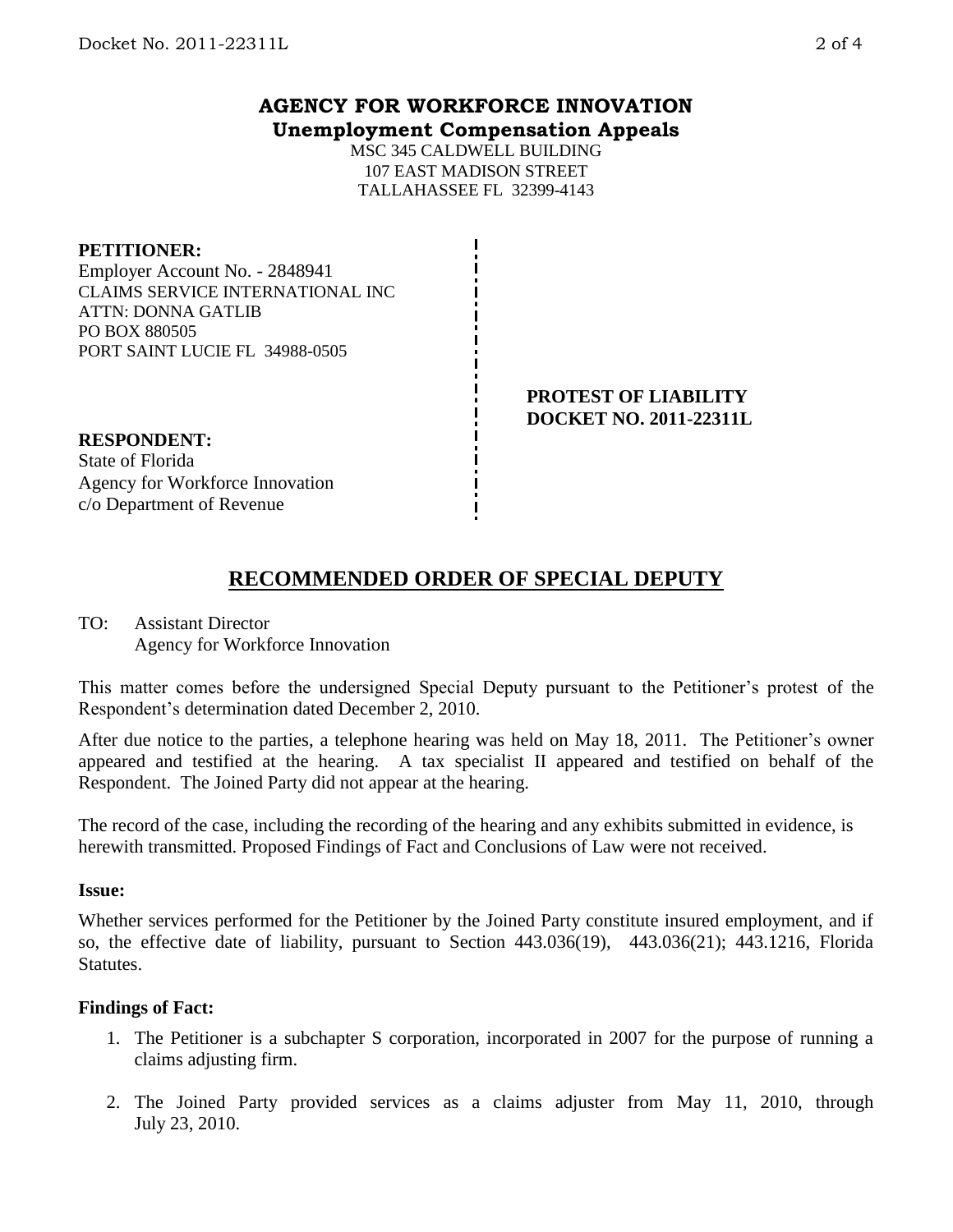- 3. The Petitioner was seeking a claims adjuster to complete a set of manual claims as the Petitioner transitioned to an online system. The Petitioner placed an advertisement for a claims adjuster on Craig's List. The Joined Party responded to the Petitioner's advertisement. The Joined Party was interviewed and retained by the Petitioner. The Petitioner informed the Joined Party that the relationship would be an independent contractor relationship at the time of hire.
- 4. The relationship between the parties was terminated when the Joined Party completed the work for which she had been hired.
- 5. The Joined Party was allowed to set her own schedule.
- 6. The Petitioner provided home office space for the Joined Party. The Joined Party could elect to use the provided office space or work from home.
- 7. The Joined Party was initially paid \$8 per hour. The Joined Party later asked for and received a pay increase to \$10 per hour. The Joined Party was required to submit an invoice listing hours worked to the Petitioner each pay period.
- 8. The Joined Party was allowed to work for a competitor.
- 9. The Petitioner provided two months of training to employee claims adjusters. The Joined Party was not provided any training by the Petitioner.
- 10. The Petitioner did not supervise or review the work of the Joined Party.

## **Conclusions of Law:**

- 11. The issue in this case, whether services performed for the Petitioner constitute employment subject to the Florida Unemployment Compensation Law, is governed by Chapter 443, Florida Statutes. Section 443.1216(1)(a)2., Florida Statutes, provides that employment subject to the chapter includes service performed by individuals under the usual common law rules applicable in determining an employer-employee relationship.
- 12. The Supreme Court of the United States held that the term "usual common law rules" is to be used in a generic sense to mean the "standards developed by the courts through the years of adjudication." United States v. W.M. Webb, Inc., 397 U.S. 179 (1970).
- 13. The Supreme Court of Florida adopted and approved the tests in 1 Restatement of Law, Agency 2d Section 220 (1958), for use to determine if an employment relationship exists. See Cantor v. Cochran, 184 So.2d 173 (Fla. 1966); Miami Herald Publishing Co. v. Kendall, 88 So.2d 276 (Fla. 1956); Magarian v. Southern Fruit Distributors, 1 So.2d 858 (Fla. 1941); see also Kane Furniture Corp. v. R. Miranda, 506 So.2d 1061 (Fla. 2d DCA 1987).
- 14. Restatement of Law is a publication, prepared under the auspices of the American Law Institute, which explains the meaning of the law with regard to various court rulings. The Restatement sets forth a nonexclusive list of factors that are to be considered when judging whether a relationship is an employment relationship or an independent contractor relationship.
- 15. 1 Restatement of Law, Agency 2d Section 220 (1958) provides:
	- (1) A servant is a person employed to perform services for another and who, in the performance of the services, is subject to the other's control or right of control.